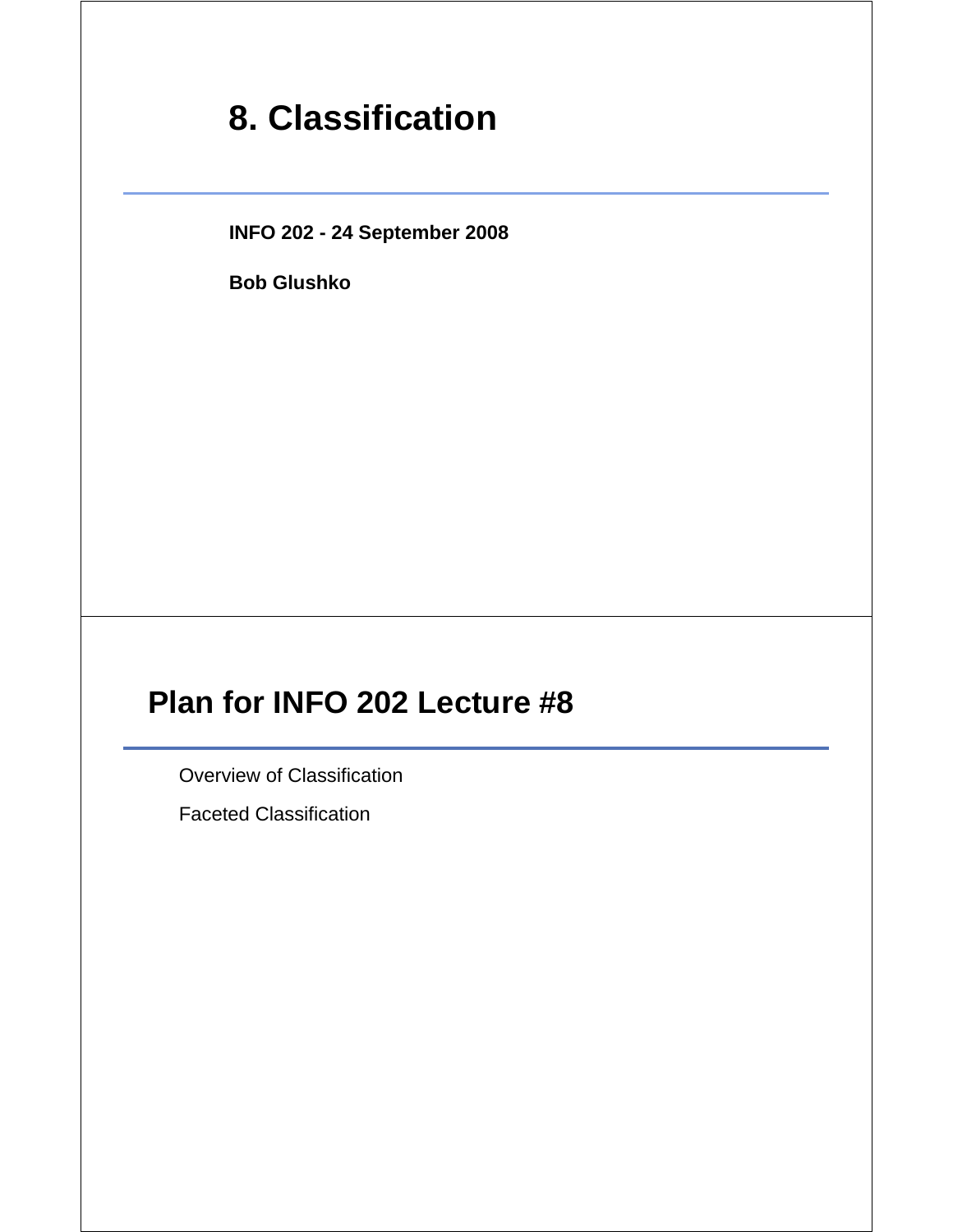### **What is Classification?**

"Classification is a higher order thinking skill requiring the fusion of the naturalist's eye for relationships...

...with the logician's desire for structured order...

...the mathematician's compulsion to achieve consistent, predictable results...

...and the linguist's interest in explicit and tacit expressions of meaning"

-- Louise Gruenberg, "Faceted Classification, Facet Analysis and the Web"

## **Distinguishing Categorization and Classification**

Categories are EQUIVALENCE CLASSES - sets of material and abstract things, processes, and events that we treat the same

A Classification (noun) is a SYSTEM OF CATEGORIES, ordered according to a PRE-DETERMINED SET OF PRINCIPLES and used to organize a set of instances or entities

Classification (verb) is the process of assigning instances or entities to the categories in a classification system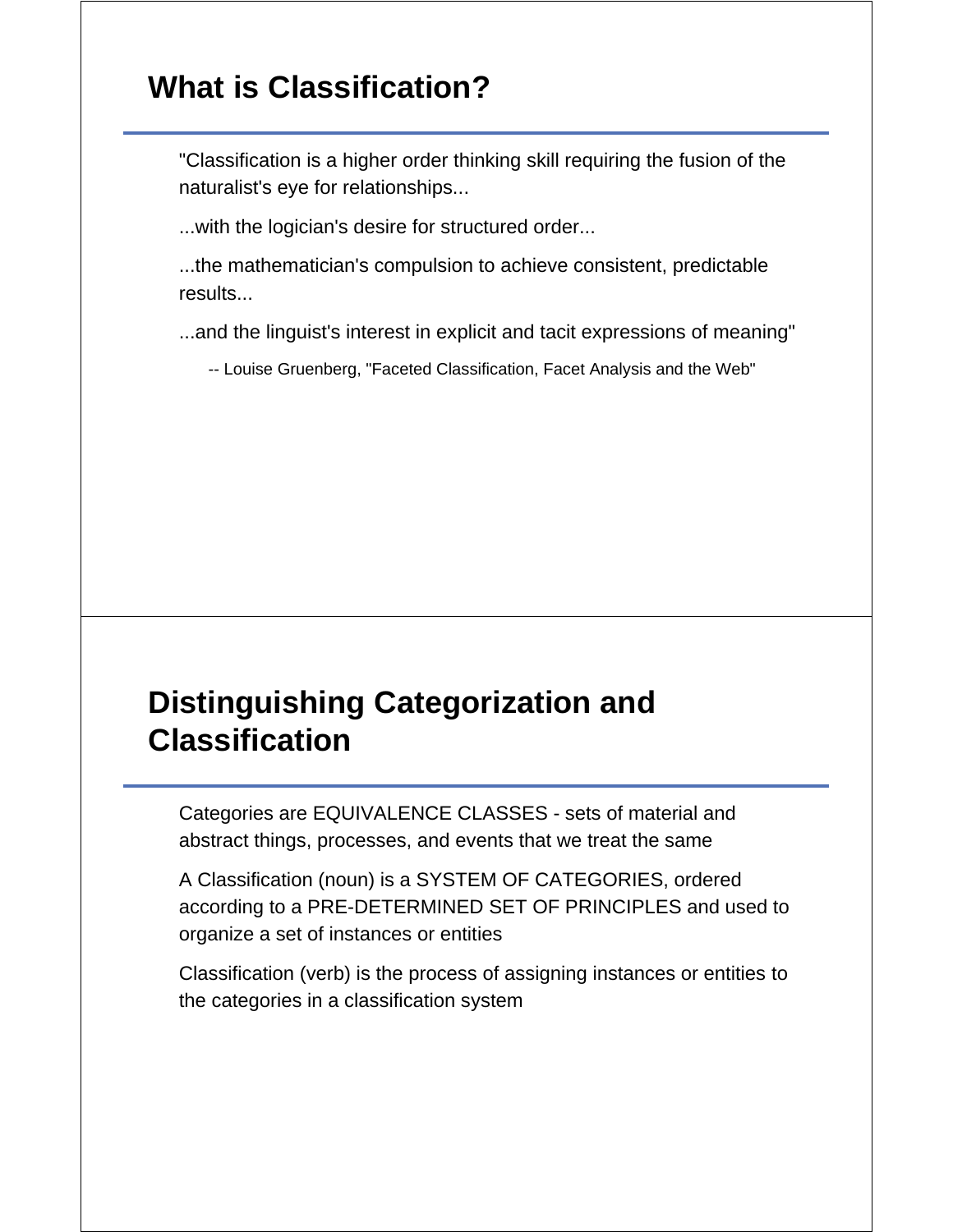## **Functions of Classification Systems**

Serve as a reference model (a semantic road map) to individual domains and the relationships among them to help people understand the concepts and relationships

Improve learning and communication

They are essential in useful work

They support information retrieval and UIs for IR systems

# **Classification is "Principled" -- Lawful, Systematic and Arbitrary**

LAWFUL because it follows a set of principles that govern the structure of the categories and their relationships

SYSTEMATIC because it requires that those principles be followed

ARBITRARY because the criteria used to establish the categories reflect a perspective on the domain that intentionally excludes all other perspectives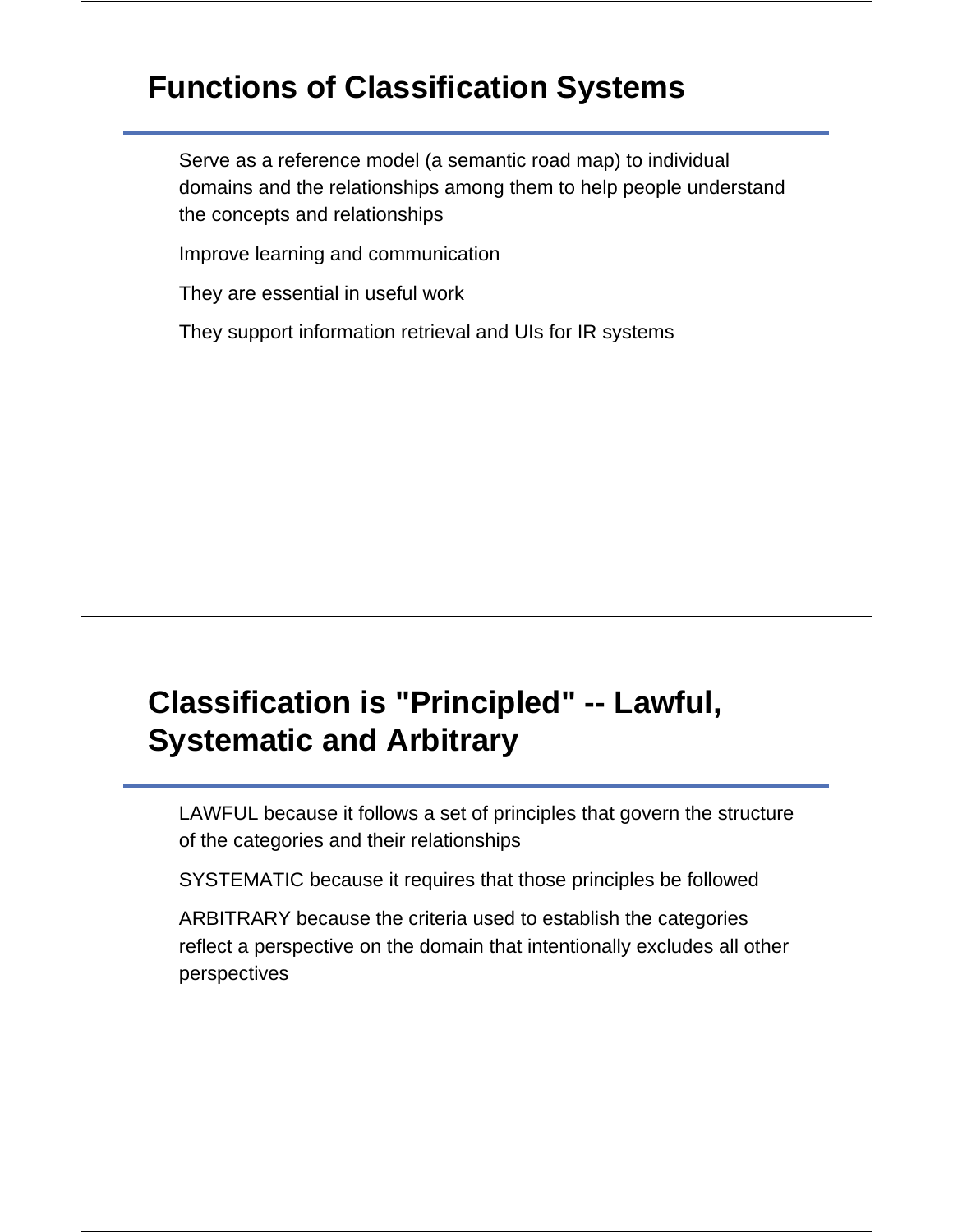## **What Kinds of Principles?**

Classify all knowledge, or classify only the items being classified (the concept of *literary warrant*)?

Classify once and for all, or change as we learn?

Classify broadly, or classify precisely? How *enumerative* are the classifications?

### **Hierarchy and Uniqueness Principles**

Each category is successively divided into smaller subdivisions

Every level of the hierarchy is divided according to a "feature" or "character of division"

Every item/instance is classified in only one subdivision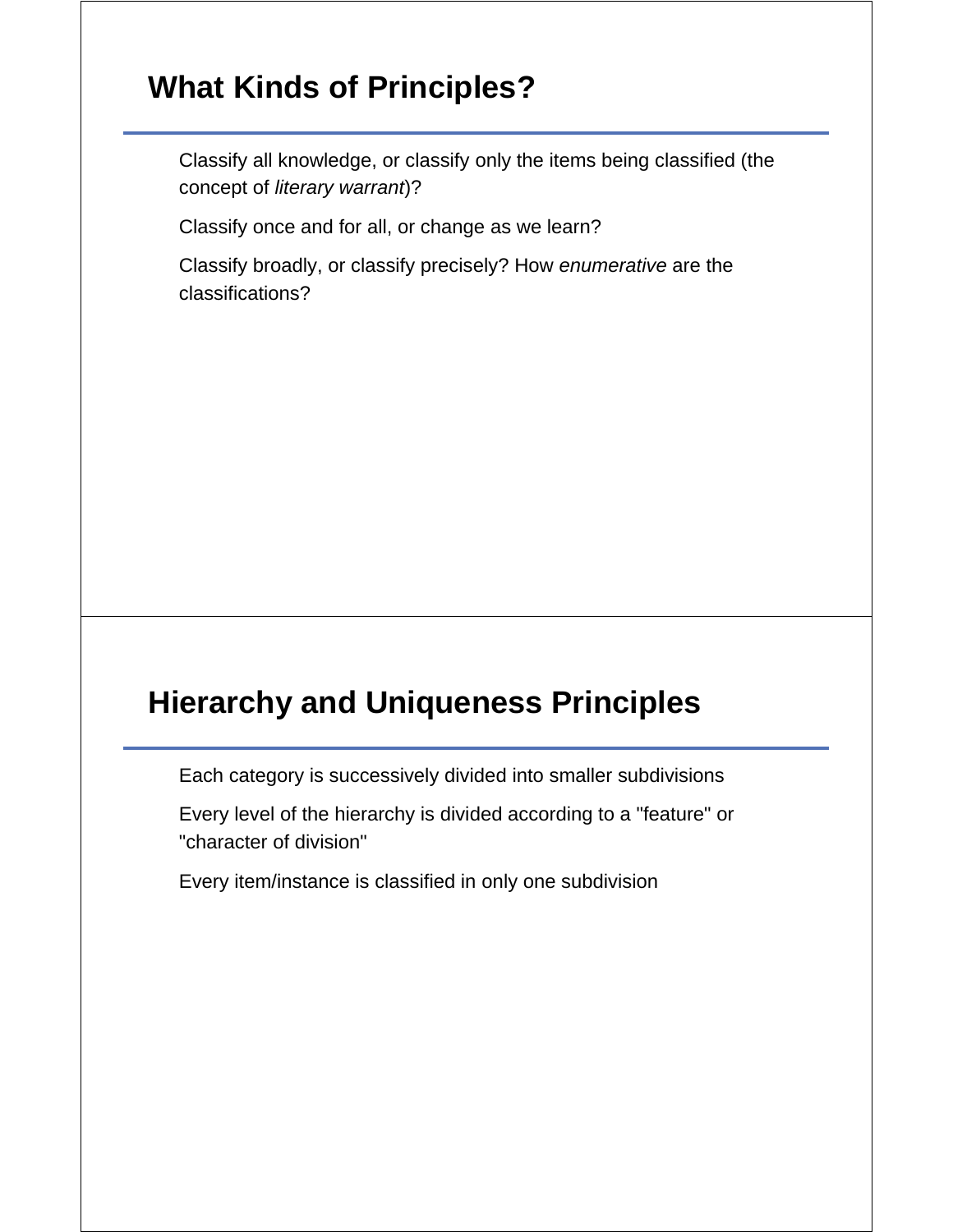## **Guidance on the "One and Only One Place" Rule**

From Introduction to Dewey Decimal Classification (http://www.oclc.org/dewey/versions/ddc22print/intro.pdf)

The title is often a clue to the subject, but should never be the only thing analyzed

A work is classed in the discipline for which it is intended, rather than the discipline from which the work derives

Works dealing with multiple subjects are classed with the subject being acted upon

Class a work multiple on subjects with the one receiving fuller treatment.

If two subjects are equal, class the work using the one that comes first in the DDC

# **Library of Congress Classification**

Used by most university and research libraries in US and elsewhere

| A -- GENERAL WORKS                                                  |
|---------------------------------------------------------------------|
| B -- PHILOSOPHY, PSYCHOLOGY, RELIGION                               |
| C -- AUXILIARY SCIENCES OF HISTORY                                  |
| D -- HISTORY (GENERAL) AND HISTORY OF EUROPE                        |
| E -- HISTORY: AMERICA                                               |
| F -- HISTORY: AMERICA                                               |
| G -- GEOGRAPHY, ANTHROPOLOGY, RECREATION                            |
| H -- SOCIAL SCIENCES                                                |
| J -- POLITICAL SCIENCE                                              |
| $K$ -- LAW                                                          |
| L -- EDUCATION                                                      |
| M -- MUSIC AND BOOKS ON MUSIC                                       |
| $N$ -- FINE ARTS                                                    |
| <b>P -- LANGUAGE AND LITERATURE</b>                                 |
| $O - -$ SCIENCE                                                     |
| $R$ -- MEDICINE                                                     |
| S -- AGRICULTURE                                                    |
| T -- TECHNOLOGY                                                     |
| U -- MILITARY SCIENCE                                               |
| V -- NAVAL SCIENCE                                                  |
| Z -- BIBLIOGRAPHY. LIBRARY SCIENCE. INFORMATION RESOURCES (GENERAL) |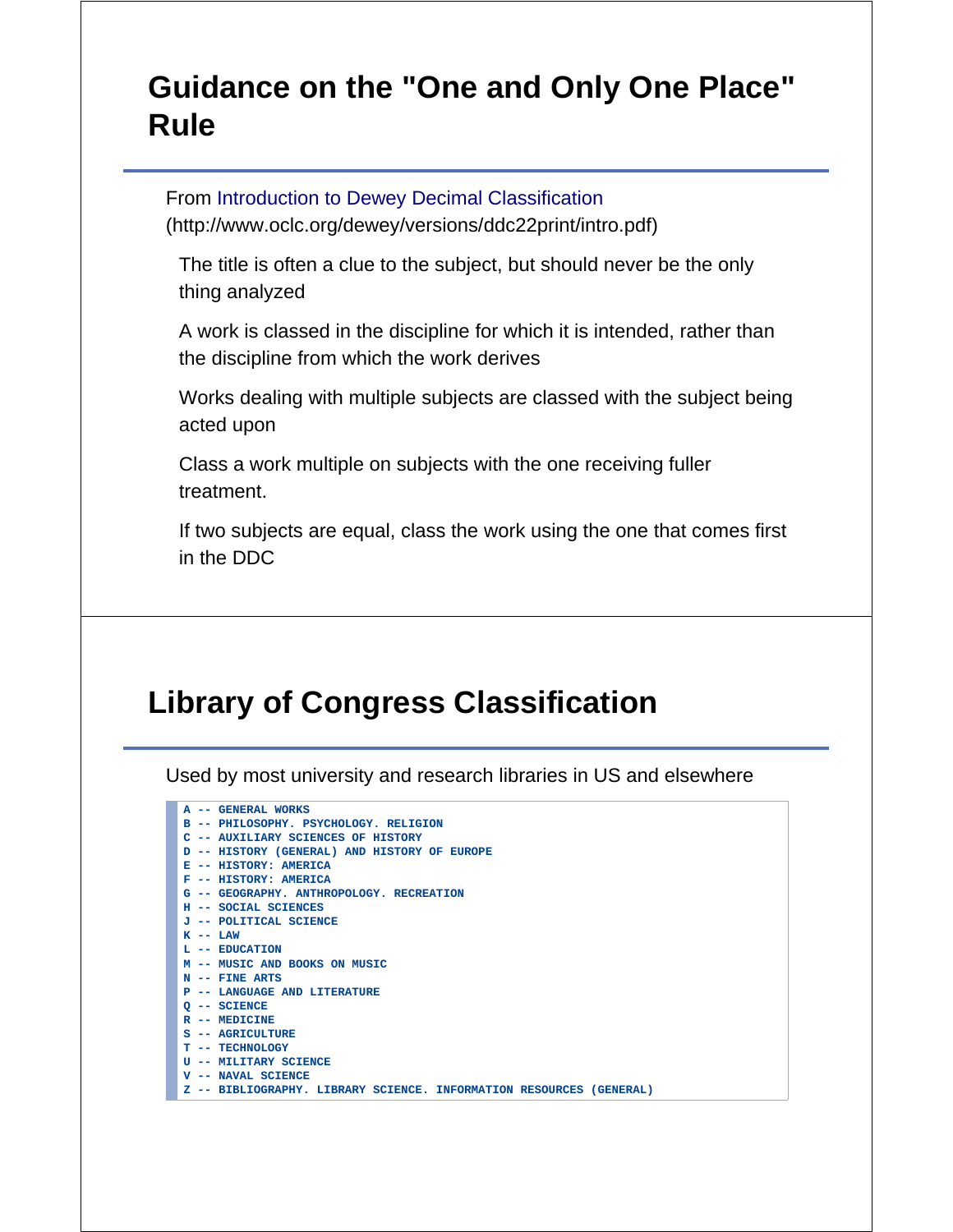### **Where's Computer Science?**

| o |    | Science (General)         |
|---|----|---------------------------|
|   | QA | Mathematics               |
|   | OВ | Astronomy                 |
|   | QC | Physics                   |
|   | QD | Chemistry                 |
|   | QЕ | Geology                   |
|   | OН | Natural history - Biology |
|   | QK | Botany                    |
|   | QL | Zoology                   |
|   | QМ | Human anatomy             |
|   | ОP | Physiology                |
|   | QR | Microbiology              |
|   |    |                           |

### **Dewey Decimal Classification**

Started in 1876, the DDC is the most widely used classification system in the world, especially in public libraries

```
000 Computers, information & general reference
100 Philosophy & psychology
200 Religion
300 Social sciences
400 Language
500 Science
600 Technology
700 Arts & recreation
800 Literature
900 History & geography
600 Technology (Applied sciences)
        630 Agriculture and related technologies
              636 Animal husbandry
                        636.7 Dogs
                         636.8 Cats
```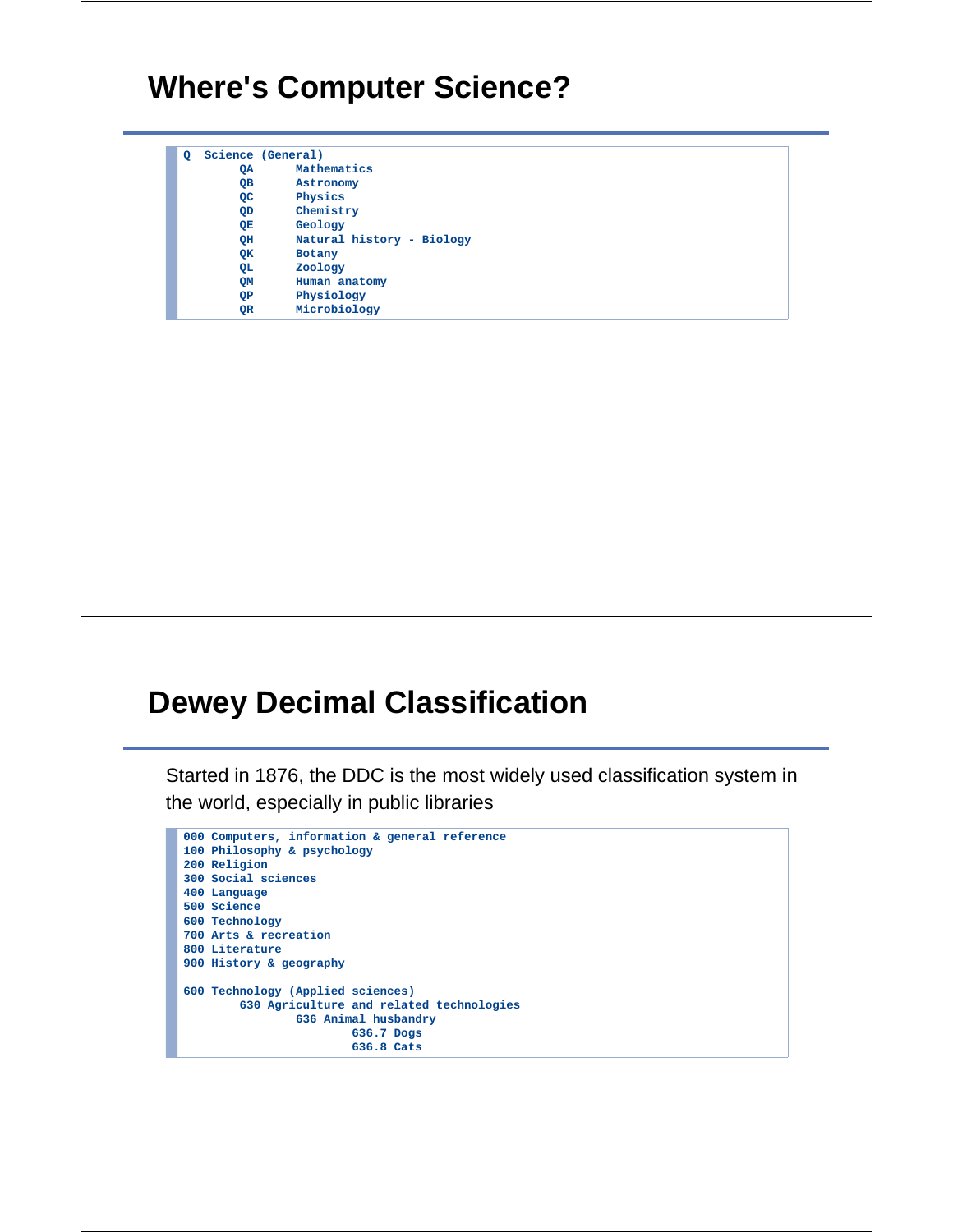### **DDC on Religion**

**200 Religion 210 Natural theology 220 Bible 230 Christian theology 240 Christian moral & devotional theology 250 Christian orders & local church 260 Christian social theology 270 Christian church history 280 Christian sects & denominations 290 Other religions**

### **Every Classification is "Biased"**

Every classification system takes a point of view

Every classification system implicitly or explicitly distinguishes between "good" or "standard" and "bad" or "nonstandard" ways of understanding things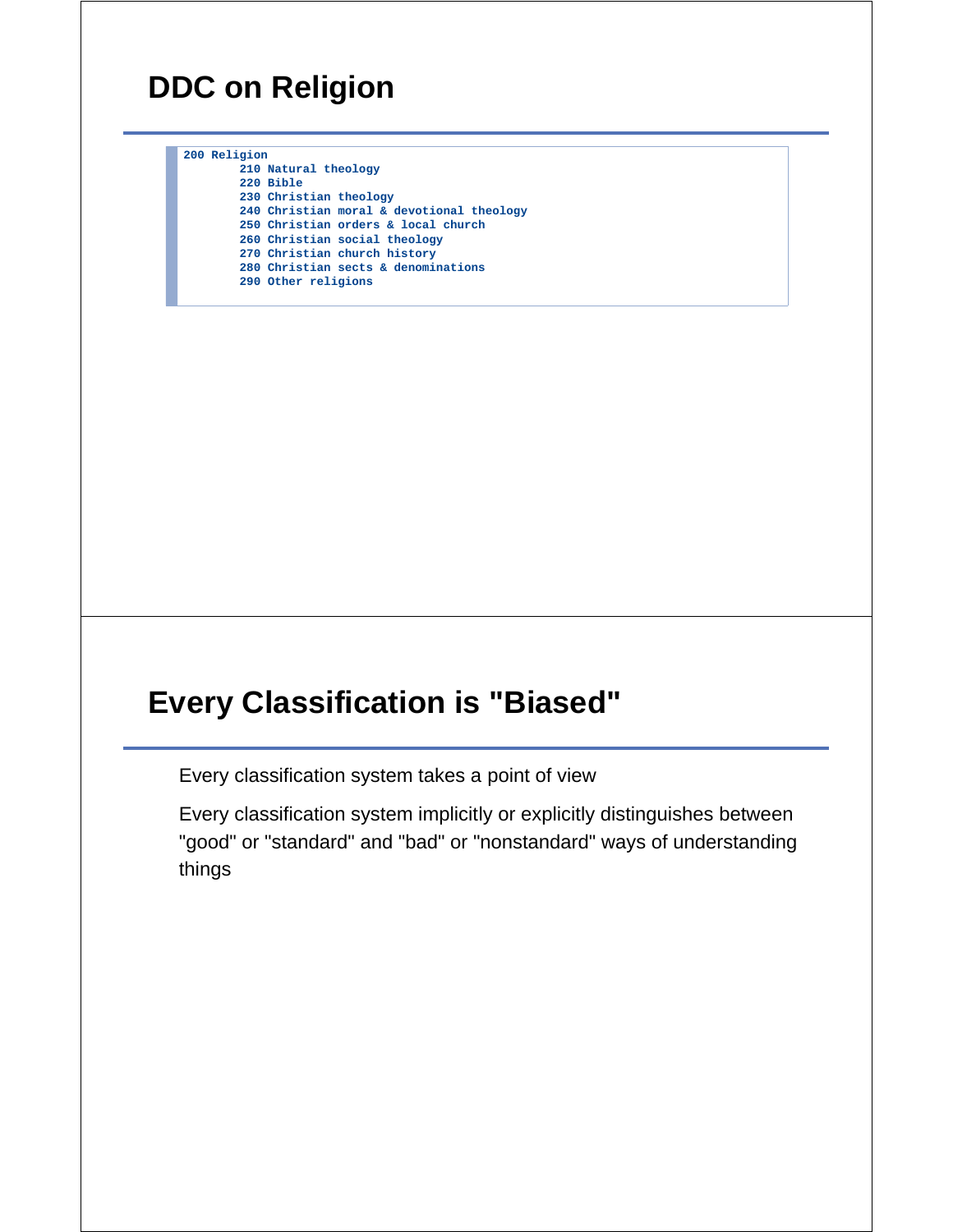## **Biased Classifications in New York City**

NYC Transit trains are "on time" if they arrive within three minutes of their scheduled time

"Response time" to a fire is the time it takes for the first emergency vehicle to arrive

New York Knicks treat "no shows" of season ticketholders in "paid attendance" category

Consolidated Edison talks about "customers" who were without power during a recent blackout

# **Non-Bibliographic Classification: "Race" and "Ethnicity" in 2000 US Census**

| indicate what this person considers himself/herself to be.<br>White<br>Black, African Am., or Negro<br>American Indian or Alaska Native - Print name of enrolled or principal tribe. $\triangleright$                               |
|-------------------------------------------------------------------------------------------------------------------------------------------------------------------------------------------------------------------------------------|
|                                                                                                                                                                                                                                     |
| Asian Indian<br>Native Hawaiian<br>Japanese<br>Chinese<br>$\Box$ Korean<br>Guamanian or Chamorro<br>Samoan<br>Vietnamese<br>Filipino<br>Other Asian – Print race. $\mathbf{z}$<br>Other Pacific Islander - Print race. $\mathbf{z}$ |
|                                                                                                                                                                                                                                     |
| $\Box$ Some other race - Print race. $\triangleright$                                                                                                                                                                               |
|                                                                                                                                                                                                                                     |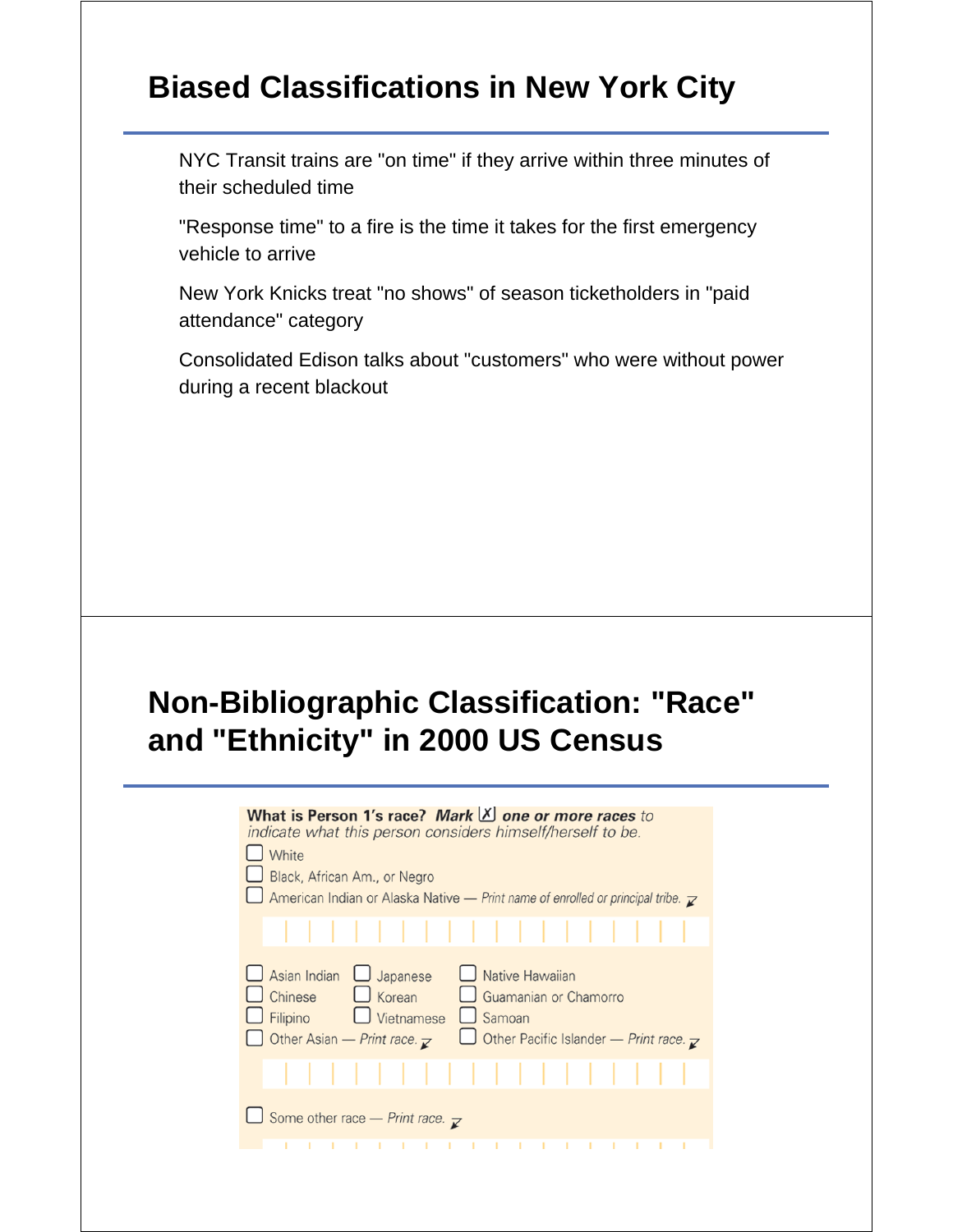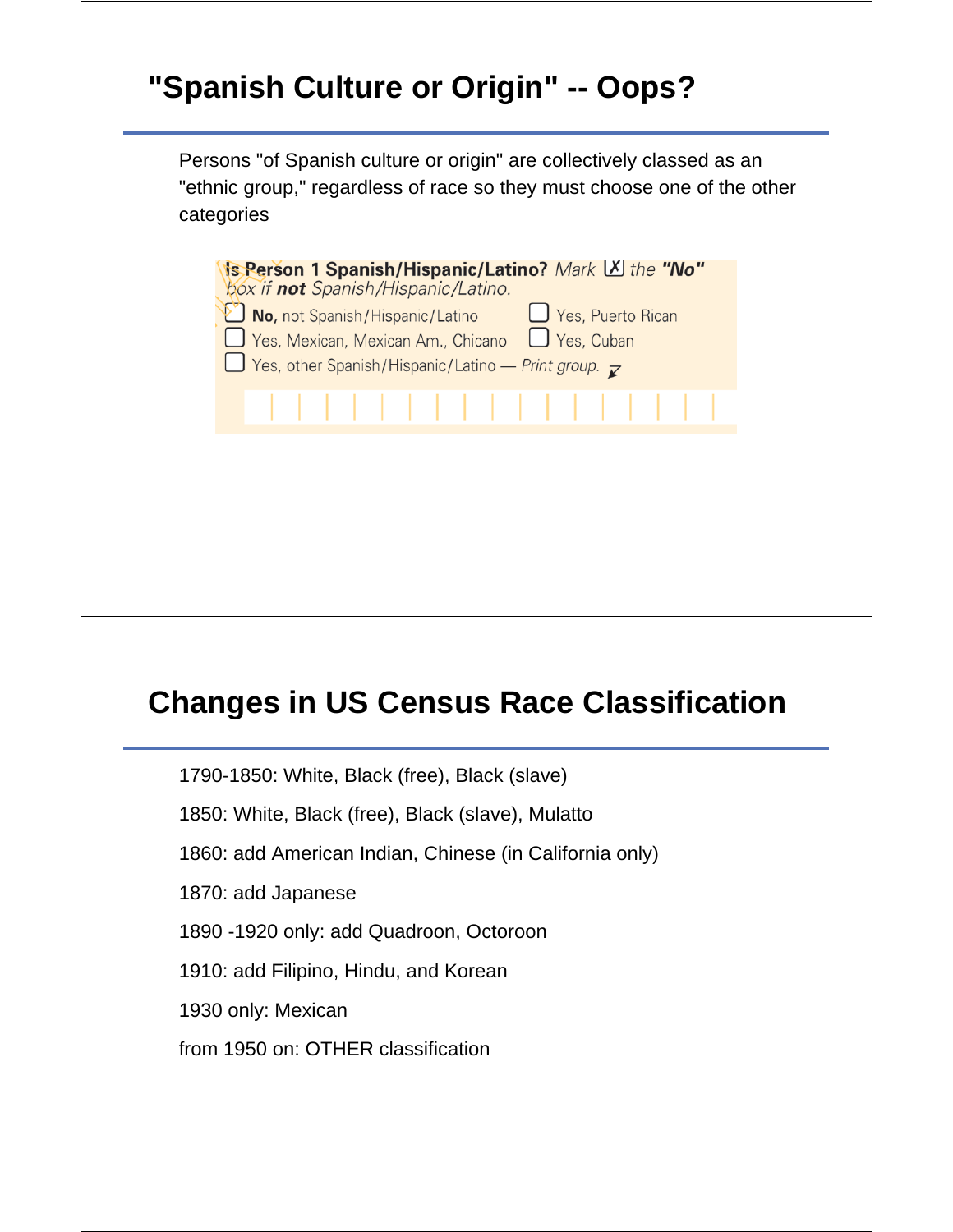### **Another Changing Classification Scheme**



### **US Government Classification of Documents**

September 22, 2003 Directive from National Archives "Information Security Oversight Office"

that "prescribes a uniform system for classifying, safeguarding, and declassifying national security information

(http://www.archives.gov/isoo/policy-documents/eo-12958-implementing-dir

*This Directive sets forth guidance to agencies on original and derivative classification, downgrading, declassification, and safeguarding of classified national security information.* 

Proliferation and expansion of categories for:

- Sensitive Security Information
- Sensitive Homeland Security Information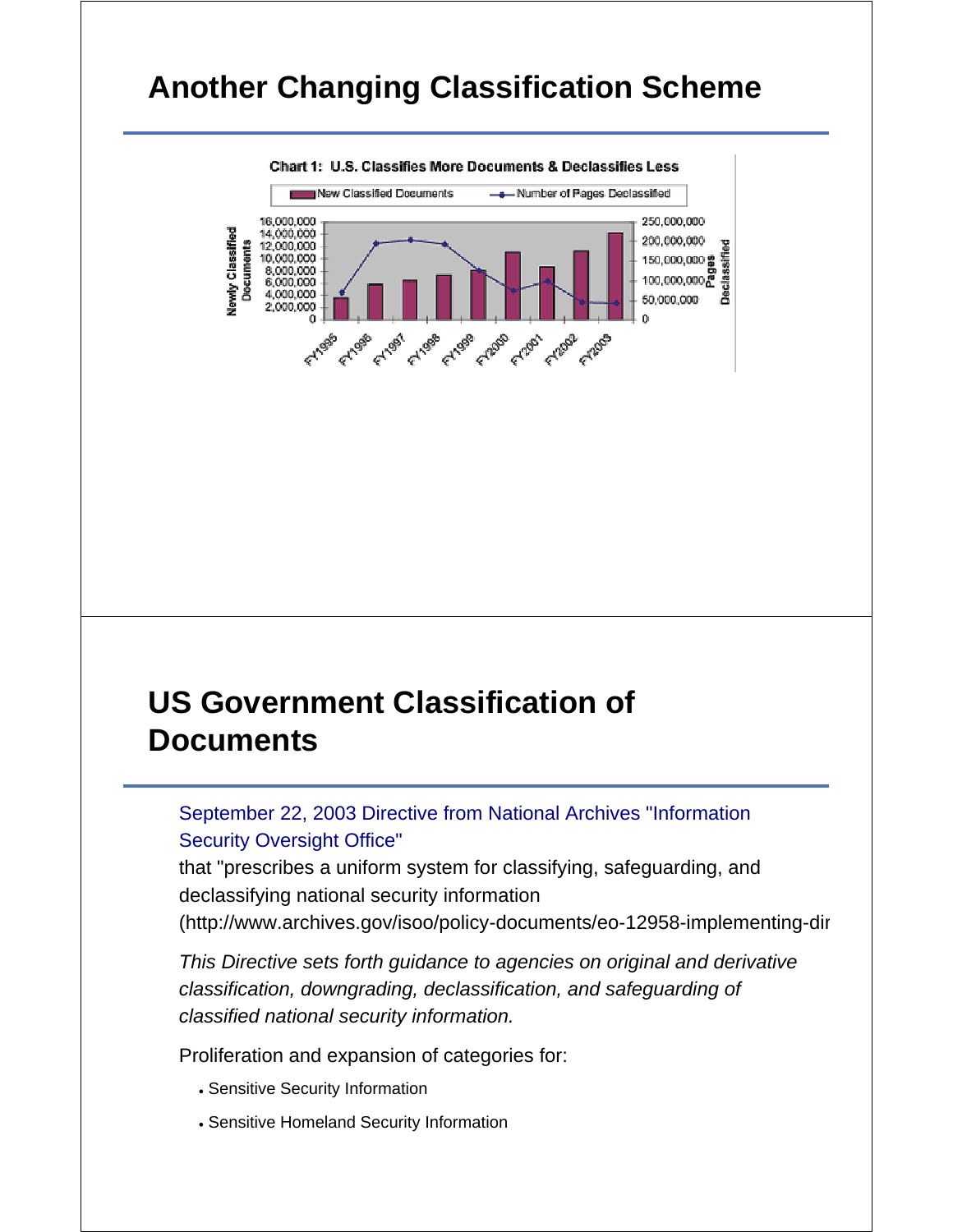## **The Need For Multiple Classifications**

#### **Computers & Internet**

Computer Science Conferences & Trade Shows Hardware Jobs & Opportunities Networking Organizations & Resources **Books & Magazines** Developers & Consultants **Shopping** Art Automotive **Books & Magazines** Arts & Entertainment Auto Business & Finance **Computers & Internet** Cooking & Wine

### **Wine Classifications**



#### Wine.com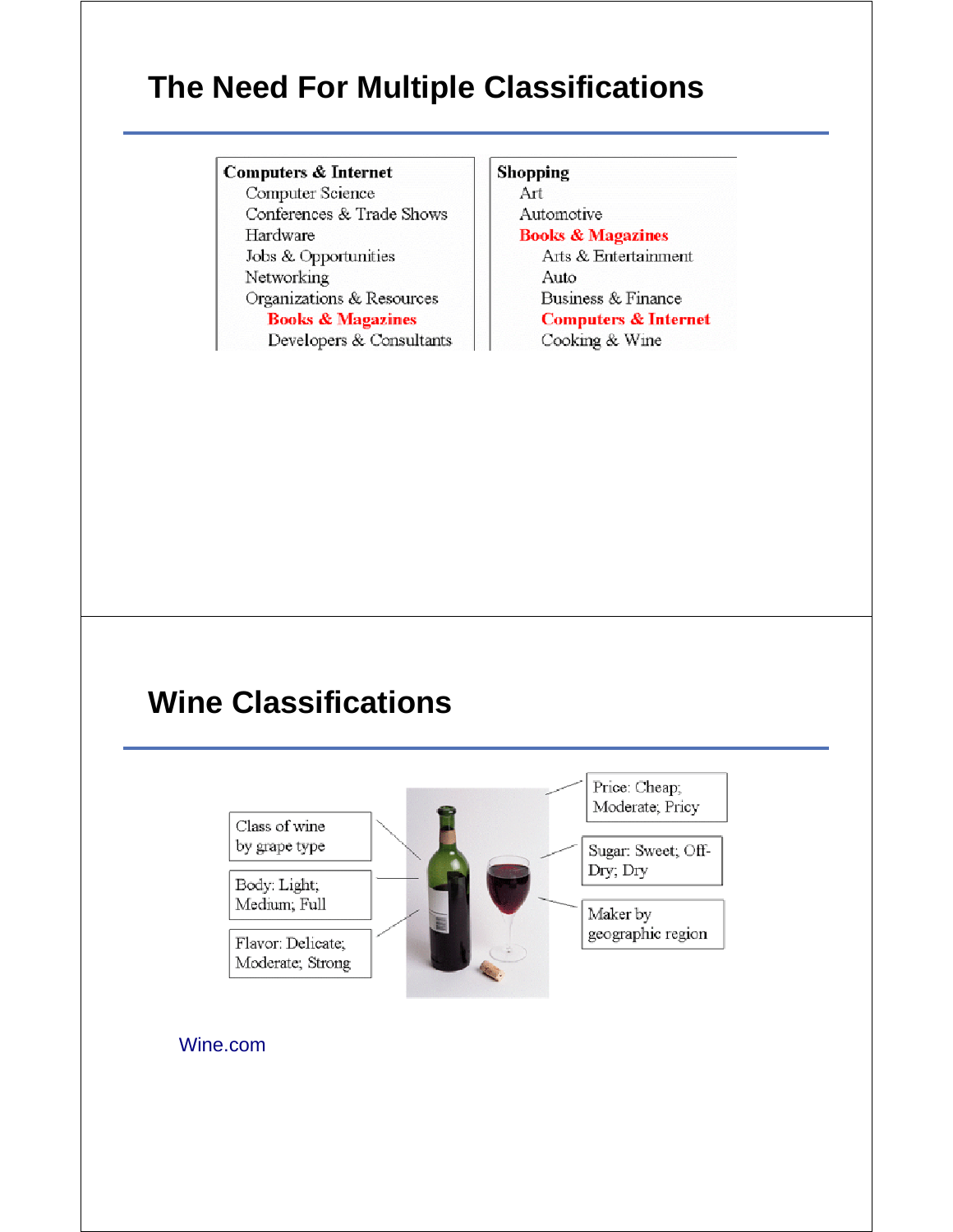## **Faceted Classification**

FACETS are an alternative to hierarchical classification that overcome many of its limitations

Instead of defining categories by hierarchy, multi-dimensional categories are (defined or generated) through grammatical (composition or combination) from the (characteristics or dimensions or relations) in the domain

Facets divide a domain or subject into "homogeneous" or "semantically cohesive" categories of manageable size because the terms in a facet have similar referents

Instead of enumerating the possible instances that fit into the classification scheme in a bottom-up way, create a descriptive vocabulary and a grammar that generates all the instances

The categories are distinct and non-overlapping (mutually exclusive)

### **Facets as a Controlled Vocabulary**

The relationships between the facets enable a small CONTROLLED VOCABULARY to generate:

- Many structured descriptions
- That are complex, but formally structured
- That enable us to describe things we don't have words for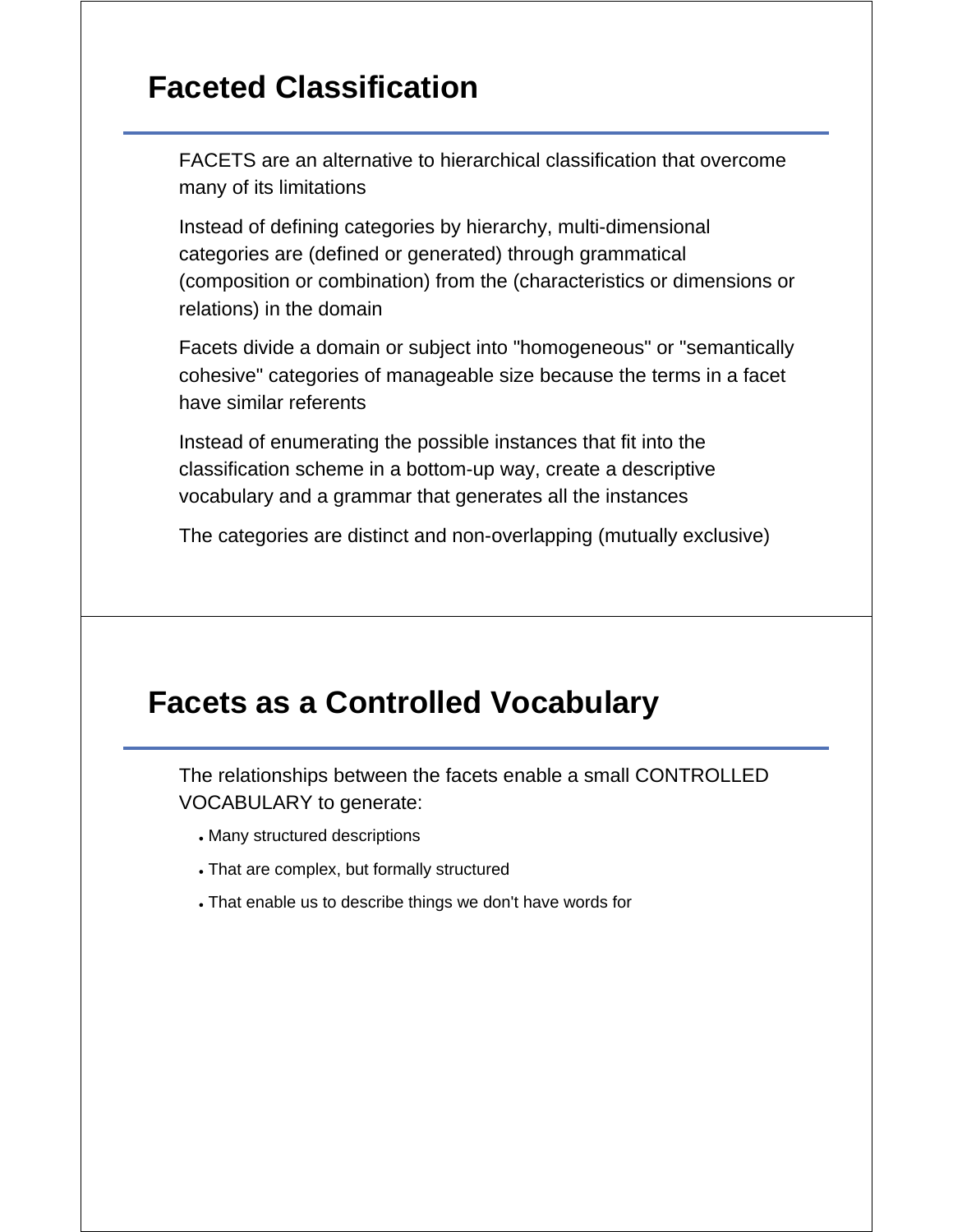### **Some Examples**

Finding a Recipe at Epicurious.com

Product Finders at CDW.com

## **Facets and User Interfaces**

Faceted classification enables very effective user interfaces for browsing and searching in structured collections

It yields an iterative interaction style in which the searcher filters the collection or query results by progressively selecting from only valid values

Results appear at all the branches of a dynamically-generated tree, not just at the leaves of a static one -- and you never have 0 results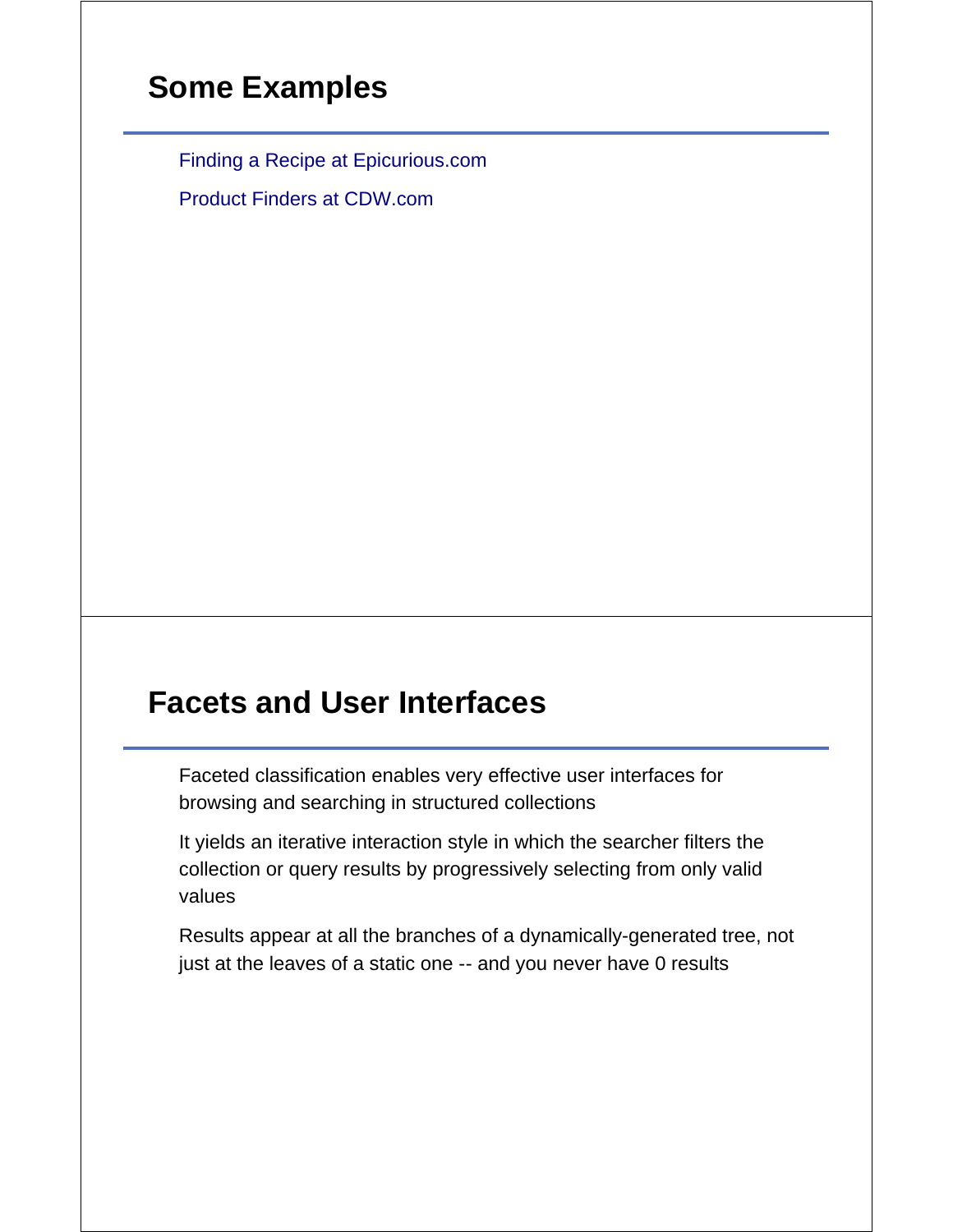## **Facets and User Interfaces**

- · Old days: Click-click-click on categories and finally get to the goodies at the leaf nodes
- Trend: One click, get a sample of results ("1-10 of 149"), select a category to get fewer results



## **Types of Facets**

Enumerative -- a set of mutually exclusive possible values

Boolean -- yes or no on some dimension

Hierarchical or taxonomic -- organize the instances by logical containment

Spectrum -- numerical attributes on some range, with min and max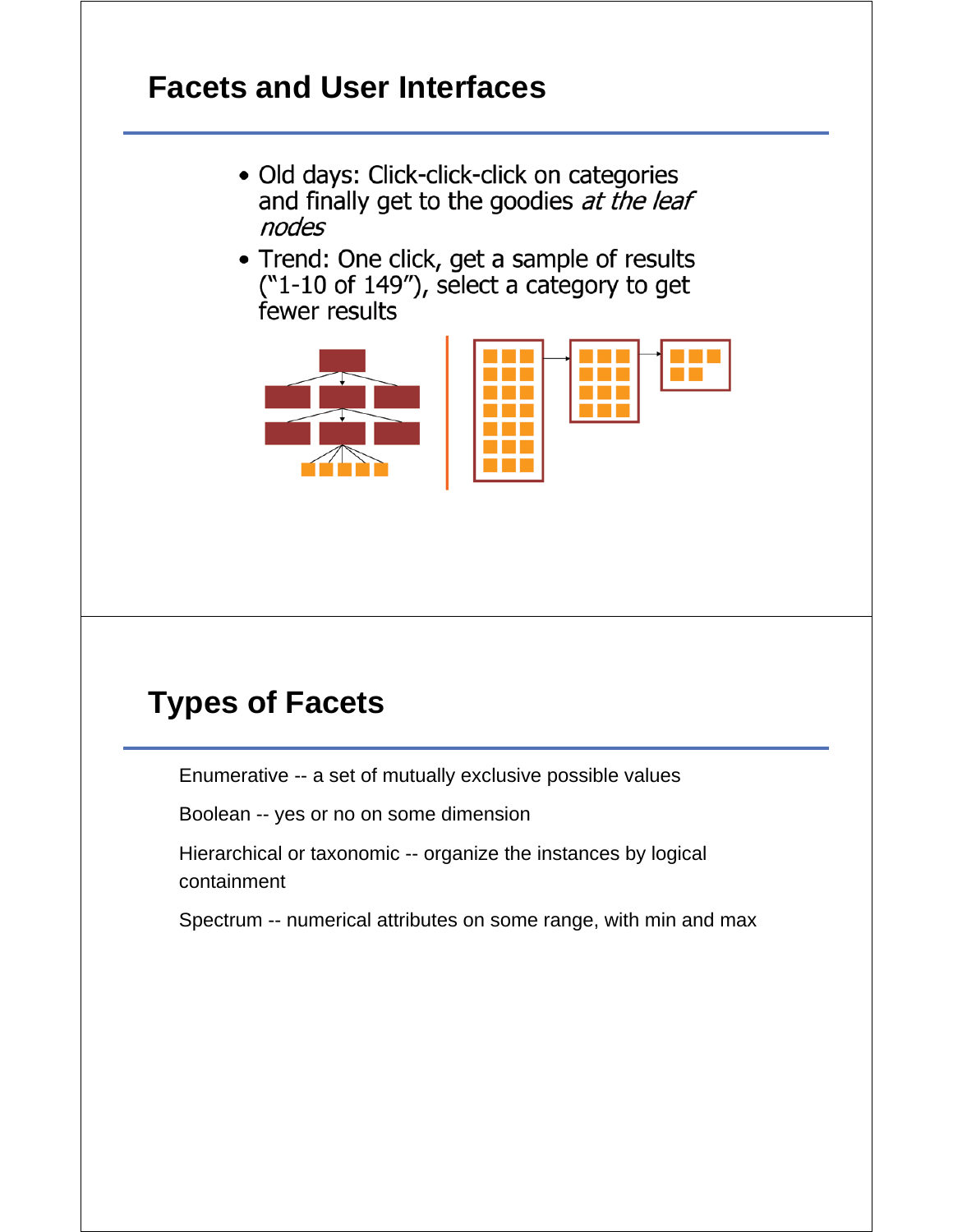# **Designing a Faceted Classification**

- 1. Collect examples that need to be classified
- 2. Identify candidates for facets and subfacets by analyzing the examples
- 3. Order foci within facets
- 4. Determine grammar for ordering and combining facets and subfacets
- 5. Create new facets and subfacets where needed
- 6. Test classification scheme on new examples
- 7. Iterate and refine throughout

## **Criteria for Choosing Facets**

ORTHOGONALITY - facets are independent dimensions

SEMANTIC BALANCE - top level facets are the most important semantic dimensions of the domain; values within facets are at equal semantic level

COVERAGE - all current instances can be classified

SCALABILITY - future instances can be classified

OBJECTIVITY - instances can be objectively classified; might also be called CONCRETENESS

NOT IDIOSYNCRATIC - facet semantics should be "mainstream" or "normative" and not rely on clever, fanciful or metaphoric interpretation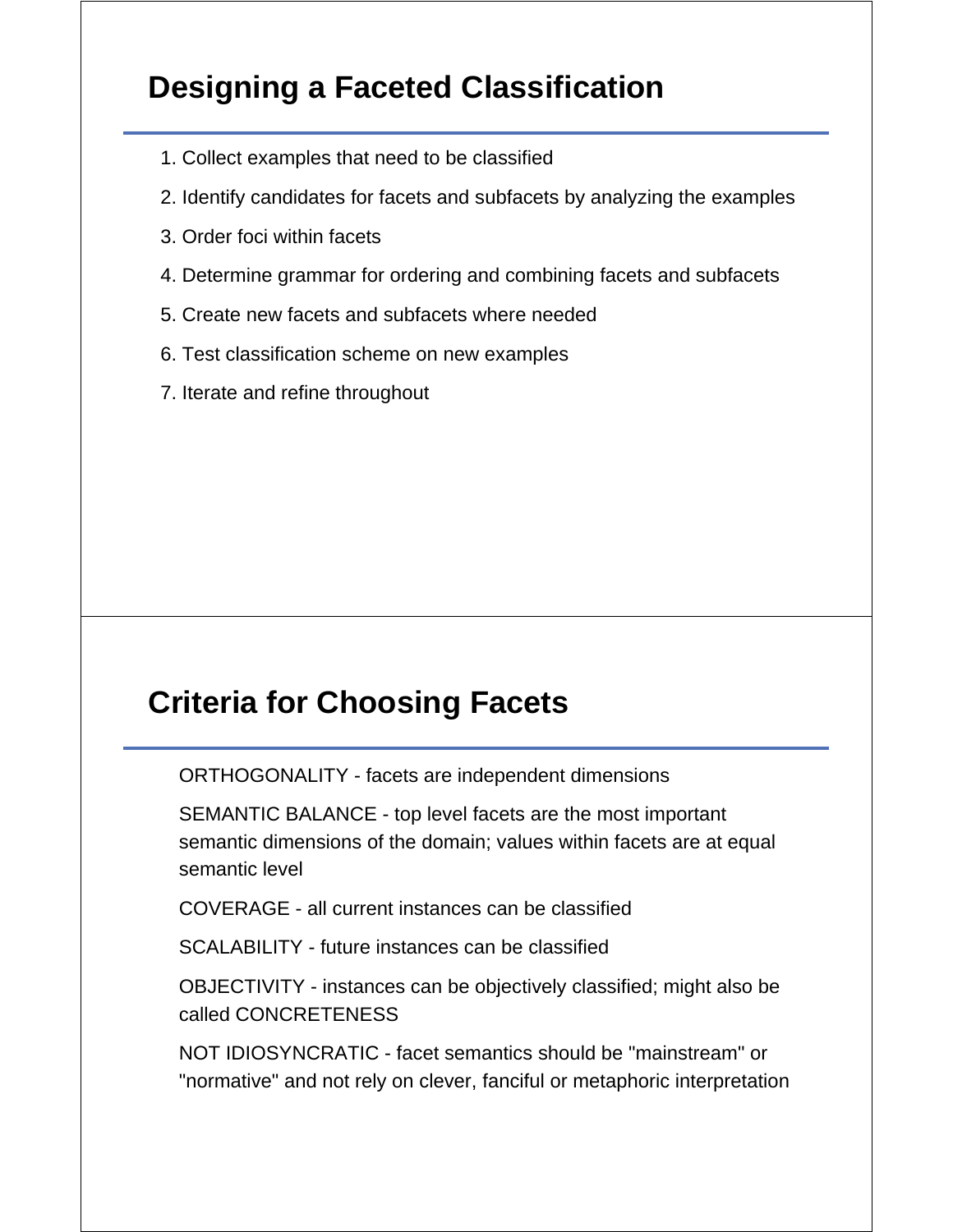# **Maintain Hierarchical Organization of Values within a Facet**

- Sports
	- Team Sports - Baseball
	- Football
	- Basketball
	- · Solo Sports
	- Marathon Running
- Sports
	- Team Sports
		- Baseball
		- Football
		- Basketball
	- Solo Sports
		- Marathon Running

## **Principles for Ordering of Facet Values [1]**

SIMPLE TO COMPLEX: (Locomotions: walk, run, jump, skip, hurdle, cartwheel)

FREQUENT/POPULAR TO INFREQUENT/UNPOPULAR: (Vegetarian Pizza Toppings: mushroom, onion, olive, artichoke, pineapple, pine nuts)

SPATIAL, GEOGRAPHICAL, OR GEOMETRIC: (Southwestern States: California, Nevada, Arizona, New Mexico )

CHRONOLOGICAL OR HISTORICAL: (Dinosaur Eras: Triassic, Jurassic, Cretaceous)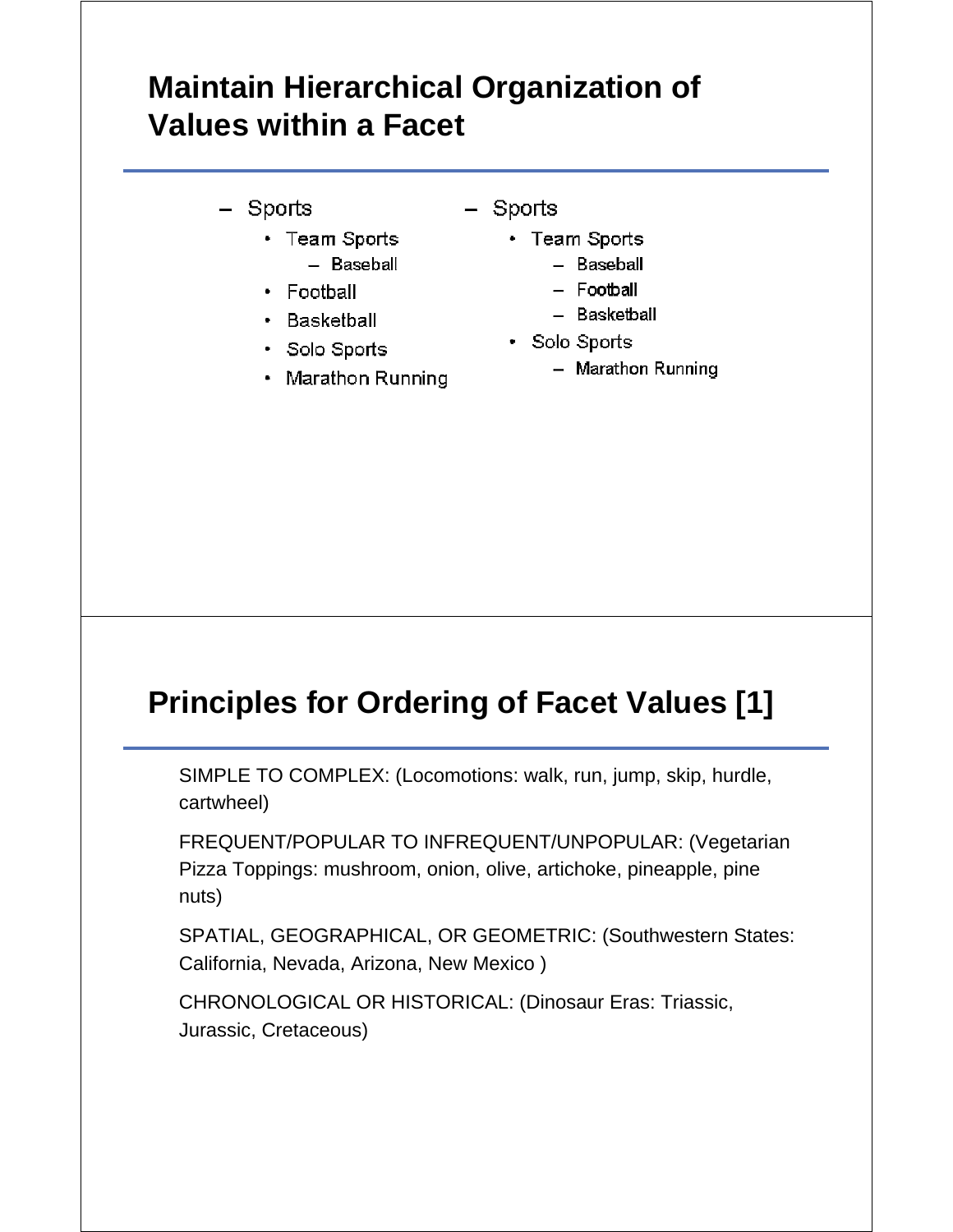# **Principles for Ordering of Facet Values [2]**

ALPHABETICAL: (Boy's Names: Al, Bob, Chuck, David, Ed, Frank, George, Harry)

SIZE: (T-Shirts: Small, Medium, Large, XL, XXL)

CANONICAL (even if arbitrary): (Playground Counting: Eenie, Meenie, Mynee, Mo)

## **FacetMap**

FacetMap lets you try out a faceted classification for wine

It also lets you create your own facet map and see different user interface representations of your classification model

You'll do this in your next assignment, due on Monday 6 October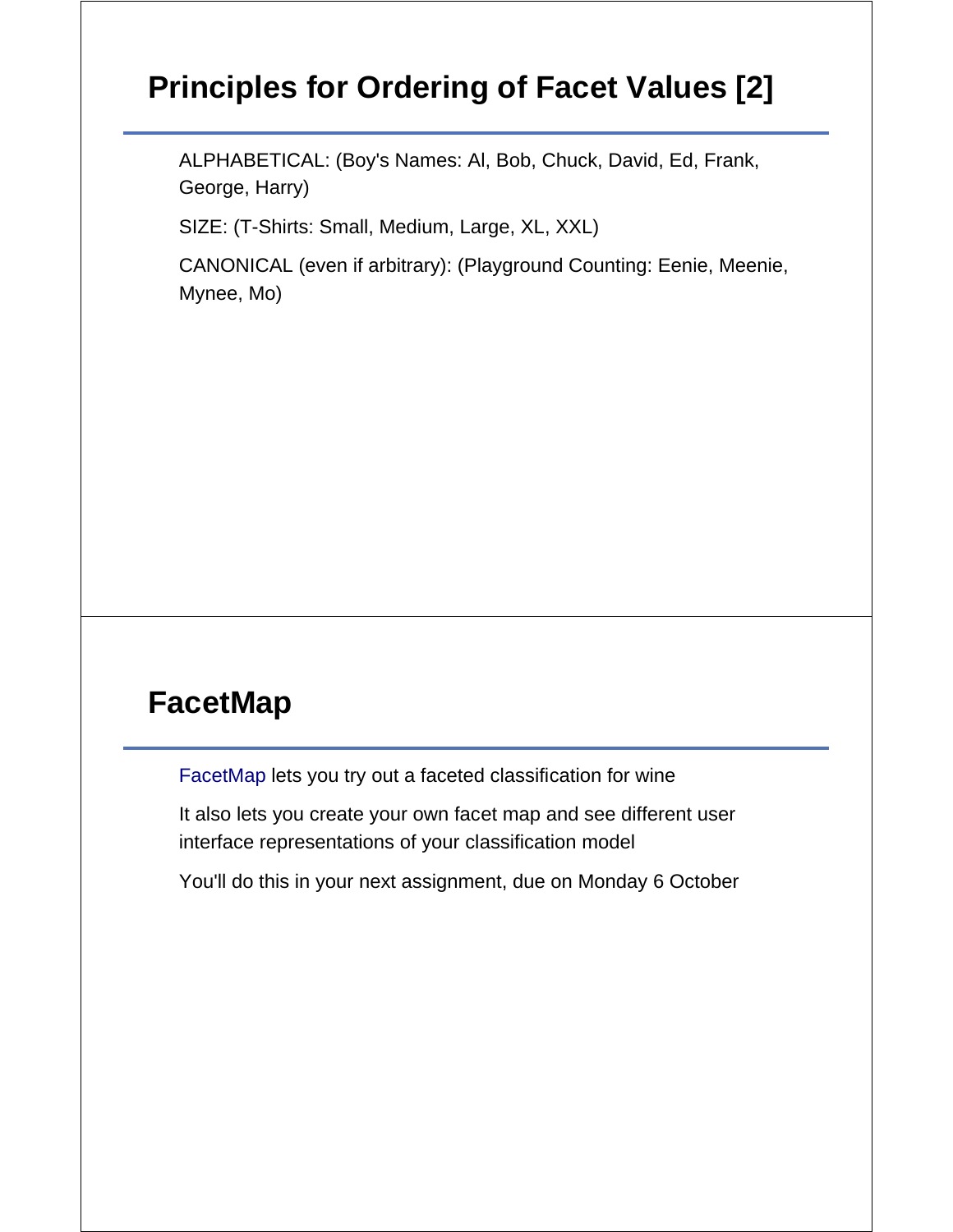# **Origins of Faceted Classification**

Condorcet, an 18th century French mathematician, proposes a "technical method for discovering the general relationship between the facts from any point of view" that has 5 categories of 10 terms each ->  $10<sup>4</sup>$  5 = 100,000 combinations

S. R. Ranganathan, a Hindu mathematician working as a librarian, introduced facets to information science in the early 20th century

Ranganathan felt it was his desire and dharma to describe the entire universe of ideas using a single system of classification and notation that:

- Systematically describes, in detail, the contents of complex documents discussing compound subjects
- Codifies those descriptions into a sequenced numerical form

## **Ranganathan's Colon Classification**

5 universal facets applied in fixed order to all things (PMEST):

P (ersonality) - the type of thing

- M (atter) the constituent material of the thing
- E (nergy) the action or activity of the thing
- S (pace) where the thing occurs
- T (ime) when things occur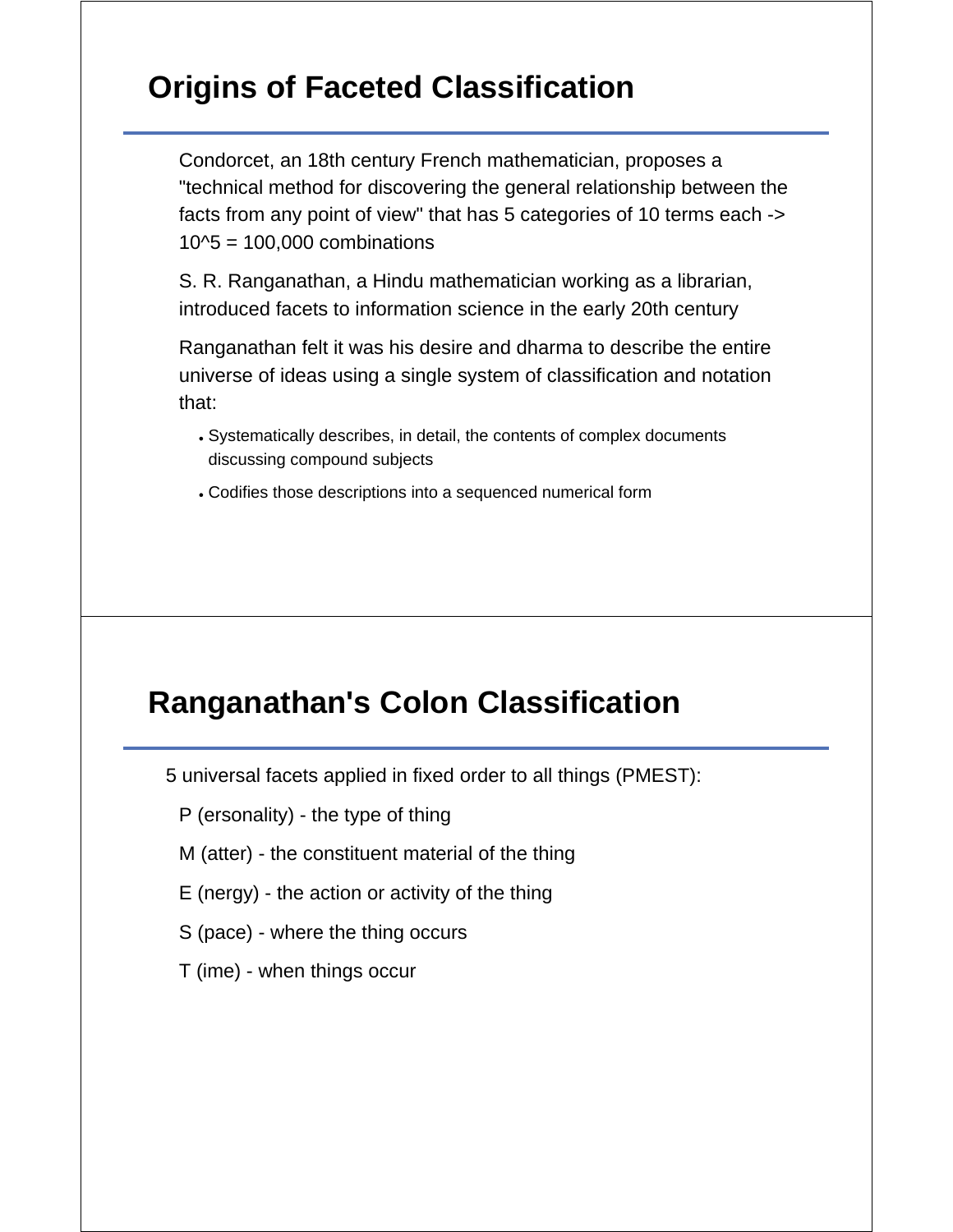## **Colon Classification - Example**

CC expresses a classification using these 5 grammatical categories separated by punctuation marks

The values for each category can come from tables or schedules, so the complete expression is very compact

[P]:[E].[S]'[T] -- X62:8:44'N5 -- Management of Banks in India up to 1950

- $\bullet$  X = economics
- $\cdot$  62 = banks
- $\cdot$  8 = management
- $55 = India$
- $\cdot$  N5 = 1950

# **Facets in the Library of Congress Subject Headings**

CC not used much anymore, because people rejected the idea that every domain could be described using the same facets, but it strongly influenced contemporary classification schemes, most notably the **LCSH** 

LCSH uses facets for Topic, Place, Time, and Form (but they can be ordered in a variety of ways, not as rigidly as PMEST

(Topic Main Heading - Place - Topic - Time - Form) Art criticism - France - Paris - History - Nineteenth Century - Bibliography

(Topic Main Heading - Topic - Place - Time - Form)Art - Censorship - Europe - Twentieth Century - Exhibitions